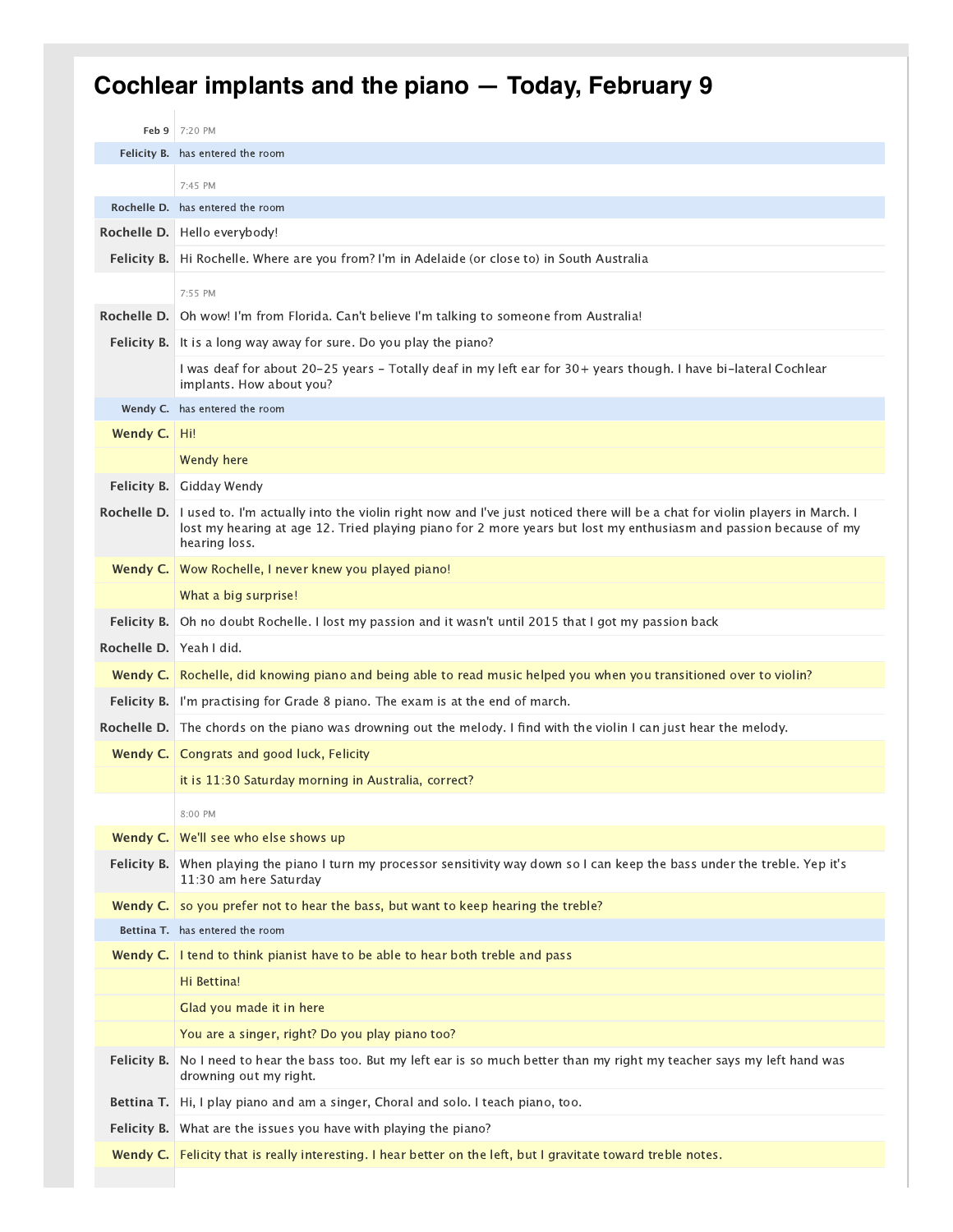|                    | Felicity B.   My piano is way, way too loud. My teacher doesn't like it at all but I can 'turn it down' by reducing sensitivity and<br>then I get very, very clear notes. My teacher's piano, regardless of how I set my sensitivity is muffled more and I can't<br>get clear single notes.                                                                                               |
|--------------------|-------------------------------------------------------------------------------------------------------------------------------------------------------------------------------------------------------------------------------------------------------------------------------------------------------------------------------------------------------------------------------------------|
| Wendy C.           | Is your teacher's piano an upright piano?                                                                                                                                                                                                                                                                                                                                                 |
|                    | Bettina, do you teach piano over Skype?                                                                                                                                                                                                                                                                                                                                                   |
| Felicity B.        | Yes I hear better on the left. My right implant is not right. For instance with my left ear alone I can hear the gradations<br>in the scale but with my right alone I hear more like Same, same, same, two notes higher, one note lower, then a jump<br>to higher, higher higher                                                                                                          |
|                    | 8:05 PM                                                                                                                                                                                                                                                                                                                                                                                   |
| <b>Felicity B.</b> | My teacher's piano is almost identical to mine and upright. I also have a second teacher who is taking over from the<br>first (who is no longer teaching) and her piano is a short upright. I do hear clearer notes on that but she has a<br>problem with the sustain pedal not catching much of the bass notes so everything sounds staccato even though I'm<br>using the sustain pedal. |
| Wendy C.           | Right, it helps if you can hear gradations on the piano.                                                                                                                                                                                                                                                                                                                                  |
| Bettina T.         | I have no implant yet. Surgery scheduled for late March. Currently I play mostly pieces that don't go much in the<br>descant, as I hear clicks only in that range.                                                                                                                                                                                                                        |
| Wendy C.           | Descant is the high notes of the piano?                                                                                                                                                                                                                                                                                                                                                   |
| Felicity B.        | With both ear together the scale is now pretty clear but I reckon my brain works overtime to do it. Thirds and Sixths<br>scales can be harder to pick the error                                                                                                                                                                                                                           |
| Wendy C.           | Not sure what a descant is!                                                                                                                                                                                                                                                                                                                                                               |
|                    | davidh has entered the room                                                                                                                                                                                                                                                                                                                                                               |
| Felicity B.        | Bettina I understand the clicks on the piano. I eventually could hear no sound of the string vibrating at all before<br>implantd.                                                                                                                                                                                                                                                         |
| Wendy C.           | Hi David!                                                                                                                                                                                                                                                                                                                                                                                 |
|                    | Ok, I guess I'll introduce everybody                                                                                                                                                                                                                                                                                                                                                      |
| davidh             | hello, that was strangebut                                                                                                                                                                                                                                                                                                                                                                |
| Wendy C.           | David Holzman is a concert pianist living in Long Island, near New York City. He has two Cis from Cochlear.                                                                                                                                                                                                                                                                               |
|                    | Bettina sings, and also teaches piano. She is currently awaiting a CI                                                                                                                                                                                                                                                                                                                     |
|                    | Felicity has bilateral CIs and hails from Adelaide Australia                                                                                                                                                                                                                                                                                                                              |
| davidh             | correction! I have one and a hearing aid in the other, which is giving me major problems                                                                                                                                                                                                                                                                                                  |
| Wendy C. Sorry!    |                                                                                                                                                                                                                                                                                                                                                                                           |
|                    | Yes, you are what we called a "bimodel" listener                                                                                                                                                                                                                                                                                                                                          |
| davidh             | explain that                                                                                                                                                                                                                                                                                                                                                                              |
| Felicity B.        | David I am really interested in your cochlear experience. Oh with one hearing aid it is different isn't it. You get your<br>'normal' hearing and your cochlear augments that is that correct                                                                                                                                                                                              |
| Wendy C.           | Rochelle is from Florida and plays both piano and violin. She also has bilateral CIs from Cochlear                                                                                                                                                                                                                                                                                        |
| Felicity B.        | Bimodal - two different types of technology - a hearing aid and an implant                                                                                                                                                                                                                                                                                                                |
| Wendy C.           | (I think)                                                                                                                                                                                                                                                                                                                                                                                 |
| Rochelle D.        | I only have one C.I in left ear.                                                                                                                                                                                                                                                                                                                                                          |
| Wendy C.           | I should also add, I post transcripts of these chat in our "members-only" area.                                                                                                                                                                                                                                                                                                           |
|                    | 8:10 PM                                                                                                                                                                                                                                                                                                                                                                                   |
| Wendy C.           | Hopefully no one has problems with that                                                                                                                                                                                                                                                                                                                                                   |
|                    | *chats                                                                                                                                                                                                                                                                                                                                                                                    |
|                    | David, did you say you hear the low notes of the piano better with the hearing aid, and the CI gives you the higher<br>notes?                                                                                                                                                                                                                                                             |
| davidh             | nothing is correct at the moment due to what my doctor calls neural fatigue. I am apparently limited especially on my<br>very loud p;iano before my nerve in HA ear gives up and needs a rest. thus, CI is leading the show which I do not like.                                                                                                                                          |
| Felicity B.        | Rochelle can you use a hearing aid in your other ear. When I had my first implant I had no sound in my right ear so<br>could not wear a hearing aid. In Australia where I live we could only get one implant at the time I got my first                                                                                                                                                   |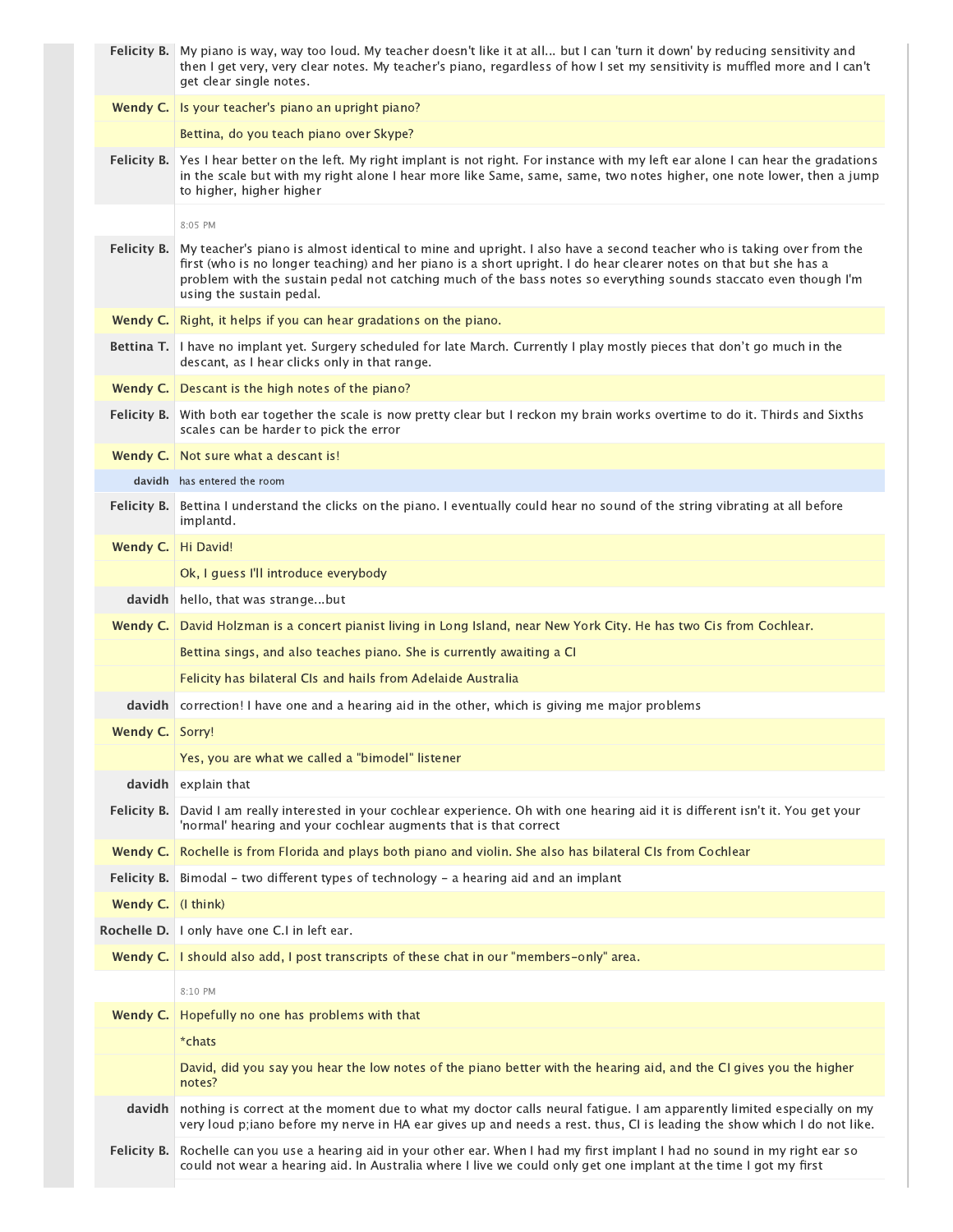|                       | <b>davidh</b> vice versa but the range is widening                                                                                                                                                                                                                                  |
|-----------------------|-------------------------------------------------------------------------------------------------------------------------------------------------------------------------------------------------------------------------------------------------------------------------------------|
|                       | Rochelle D. Nopemy right ear is completely "dead."                                                                                                                                                                                                                                  |
| Wendy C. $\vert$      | But except for David everyone here has bilateral CIs, right?                                                                                                                                                                                                                        |
|                       | I know I do. <smile></smile>                                                                                                                                                                                                                                                        |
| Rochelle D.           | Not me.                                                                                                                                                                                                                                                                             |
|                       | Wendy C.   Oh Rochelle, so you have one CI and one HA?                                                                                                                                                                                                                              |
| Felicity B.           | My piano is very loud. I counter it in two ways. (1) reduce the sensitivity on my processors (2) I've hung a quilt behind<br>my piano to stop the sound bouncing back into the room. It's on an outside wall so the bricks were creating a bigger<br>reverb and making it too loud. |
| Wendy C.              | or just one CI?                                                                                                                                                                                                                                                                     |
| Rochelle D. Just 1 Cl |                                                                                                                                                                                                                                                                                     |
| Wendy C. ok           |                                                                                                                                                                                                                                                                                     |
|                       | davidh   my dr seemed to send a message that I should, but I will not give up the half an ear though I wonder if it is lasting.                                                                                                                                                     |
|                       | Wendy C.   I love your strategies, Felicity                                                                                                                                                                                                                                         |
|                       | that's very nice to know.                                                                                                                                                                                                                                                           |
| <b>Felicity B.</b>    | I understand David. By the time I had my second CII had been totally deaf in my 2nd ear for almost 7 years. I wish I<br>had been able to do it sooner.                                                                                                                              |
|                       | davidh what is the danger of a loud piano? is it the same as me ie too much sound?                                                                                                                                                                                                  |
|                       | Felicity B. There's no danger. We've all got the damage done!!! It's just that with a loud piano you can't hear the notes well                                                                                                                                                      |
|                       | Wendy C.   I would assume loud piano could cause a perception of "distorted" notes?                                                                                                                                                                                                 |
| Felicity B.           | For me on my normal everyday listening my piano is so loud the sounds all roil in together. I get distortion far worse<br>when it's loud (as you suggest Wendy)                                                                                                                     |
| Wendy C.              | David, when is your next concert? I keep telling myself I should get myself to NYC so I can go listen to you perform :-)                                                                                                                                                            |
|                       |                                                                                                                                                                                                                                                                                     |
|                       | 8:15 PM                                                                                                                                                                                                                                                                             |
|                       | Bettina T. has entered the room                                                                                                                                                                                                                                                     |
| <b>Felicity B.</b>    | I get distortion in the speech range on the piano in any case but since my left ear helps my brain puts the two<br>together and lessens that distortion.                                                                                                                            |
| davidh                | lately I have been taking devices out of both ears when at piano and ears are tired. it has real advantages as I learn by<br>finger the way I used to and sensitivity and to a small degree pleasure are greaterBUT it is usually better with both<br>IN                            |
|                       | Felicity B. 1 do have some individual notes which stand out whenever I play (usually around E/F/G above middle C)                                                                                                                                                                   |
|                       | David without them in can you hear anything?                                                                                                                                                                                                                                        |
| Wendy C.              | Yes David, sometimes you want to develop your kinesthetic ability                                                                                                                                                                                                                   |
|                       | <b>Bettina T.</b> Losing connection, sorry.                                                                                                                                                                                                                                         |
| davidh                | Distortion is a major issue and it seemed that my brain was mediating pitch and colors, lately, something went<br>backwardmaybe I am playing too much                                                                                                                               |
| Felicity B.           | My teacher made me play the other day with both processors out. I can hear nothing at all so it was like being on a<br>treadmill as opposed to running in a park. So boring and I couldnt'd tell whether I played anything right or not                                             |
|                       | How much do you play David?                                                                                                                                                                                                                                                         |
| Wendy C.              | But Felicity - did she have any comments on how you played after you took both processor out?                                                                                                                                                                                       |
| Felicity B.           | David if you turn down sensitivity can you rid the distortion? I can on my acoustic piano but not so much on my<br>epiano                                                                                                                                                           |
|                       | Only that I played it exactly the same Wendy                                                                                                                                                                                                                                        |
| davidh                | what I heard for 25 years was very soft and vague but in tune and perfect pitch and I could with brain ie kinesthetic<br>learn musicstrangely it had advantages                                                                                                                     |
| Wendy C.              | But now with the CI you have imperfect pitch although the timbre is better?                                                                                                                                                                                                         |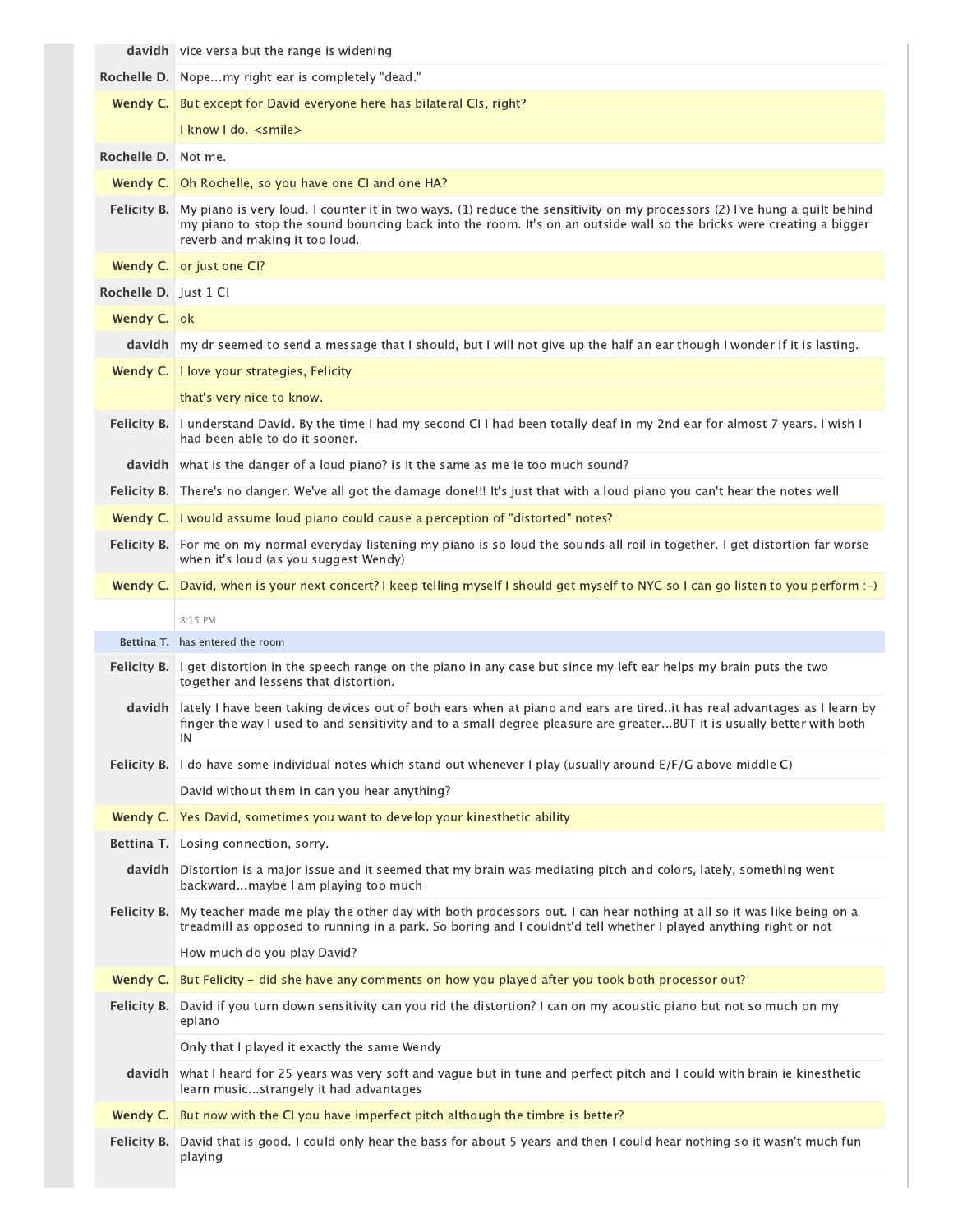|             | David have you tried other pianos? I spent a lot of time doing that so that I could get one which gave me good clear<br>sound                                                                                                                                                                                                         |
|-------------|---------------------------------------------------------------------------------------------------------------------------------------------------------------------------------------------------------------------------------------------------------------------------------------------------------------------------------------|
|             | What is your concert David? Not that I'll be there of course!                                                                                                                                                                                                                                                                         |
| davidh      | my dr just described Sensitivity button and said that sounds reach you quicker which is very important but I need to<br>try to find a balance between spontaneity and natural pitch drs cant really help                                                                                                                              |
| Wendy C.    | Felicity can you name the piano manufacturer you have tried already that gave you a good tone?                                                                                                                                                                                                                                        |
|             | 8:20 PM                                                                                                                                                                                                                                                                                                                               |
| Wendy C.    | Do you prefer acoustic over electronic pianos?                                                                                                                                                                                                                                                                                        |
|             | Felicity B. Sensitivity is the range you get sound from. So the less the range the less reverb you pick up.                                                                                                                                                                                                                           |
|             | davidh I wish I could try more pianos because mine is an old 7 foot Steinway from 100 years ago and it is very loud! when I<br>work a bit on others, I try to factor in volume but I haven't done enough to generalize other than that keeping my<br>piano closed keeps my ears alive longer but I lose the sense of nature ie attack |
|             | Felicity B.   My piano is Yamaha - but my teacher's is Yamaha too and I don't like hers. I definitely prefer acoustic to electronic. I<br>use the epiano when I don't want people in the house to hear me (ie middle of the night) and also when I want to<br>record what I play. There is less distortion when I play itback.        |
|             | Wow that would be a loud piano and probably very lovely. Doing something like putting a carpet under it - a quilt<br>over it - might be worth a try to help dampen the sound a little                                                                                                                                                 |
|             | I lose that sense too when I'm playing my first teacher's piano - it is all a bit muffled.                                                                                                                                                                                                                                            |
| davidh      | 12 I am performing a Brahms cello sonata and some simple chamber musicwith sensitivity at three and volume at 2<br>could hear most of what he played with effortI assume that sensitivity is valuable when playing with others.                                                                                                       |
|             | why so quiet?                                                                                                                                                                                                                                                                                                                         |
| Felicity B. | I keep volume at 10 - normal but reduce sensitivity. This way I get the sound I want. Might not work for every one. I<br>did have sensitivity at 2 but since putting the quilt behind my piano I can increase sensitivity to 4 or 5.                                                                                                  |
|             | I don't play with other so I can't say.                                                                                                                                                                                                                                                                                               |
| Wendy C.    | David - I personally don't do ensemble music without using assistive listening devices. I am so impressed that you are<br>doing chamber music without them.                                                                                                                                                                           |
|             | 8:25 PM                                                                                                                                                                                                                                                                                                                               |
| Wendy C.    | So David, please let us know when your next concert is!                                                                                                                                                                                                                                                                               |
|             | Felicity B. What settings do you use when flying on a plane? I keep volume at normal and sensitivity at 2 - this way I can hear the<br>people around me quite clearly but the engine noise drops to a low (kettle boiling) sound. I use the same principal<br>with my piano.                                                          |
|             | davidh I never even knew there were, but for whatever reason I don't. I also found myself with friendly people and I did not<br>do what I used to ie use too many visual cues. I tried to hear the music (Strauss Waltzes for quintet) and succeeded so<br>in an unimportant concert I found myself learning and happy.               |
|             | Wendy C.   I'll come up and listen if it works within my schedule                                                                                                                                                                                                                                                                     |
|             | David, if we ever get to together, I'll show you my assistive listening devices. :-)                                                                                                                                                                                                                                                  |
| Felicity B. | How many do you use Wendy in a concert say?                                                                                                                                                                                                                                                                                           |
|             | davidh   not that one I will be giving lecture/recitals locally on hearing loss and music and I suspect that the audience will be<br>talking about their own handicaps as they keep them hidden.                                                                                                                                      |
| Felicity B. | I use the TV streamer to link to my electronic piano                                                                                                                                                                                                                                                                                  |
|             | Where do you live Wendy?                                                                                                                                                                                                                                                                                                              |
| Wendy C.    | ok so David, let me know when your lecture/recital takes place. Are they noted on your website?                                                                                                                                                                                                                                       |
|             | I live just outside Washington DC in the suburbs of Maryland                                                                                                                                                                                                                                                                          |
|             | If David ever performs in NYC I will figure out a way to attend and support him. :-)                                                                                                                                                                                                                                                  |
|             | Bettina, where do you live?                                                                                                                                                                                                                                                                                                           |
|             | davidh two were just put up www.battlemuse.com Also an essay on hearing and learning music is coming out in Sonus in<br>Spring. I am 68 and have nothing to hold back anymore.                                                                                                                                                        |
|             | 8:30 PM                                                                                                                                                                                                                                                                                                                               |
|             | <b>Bettina T.</b> has left the room                                                                                                                                                                                                                                                                                                   |
|             | Wendy C. http://www.battlemuse.com/upcoming_performances                                                                                                                                                                                                                                                                              |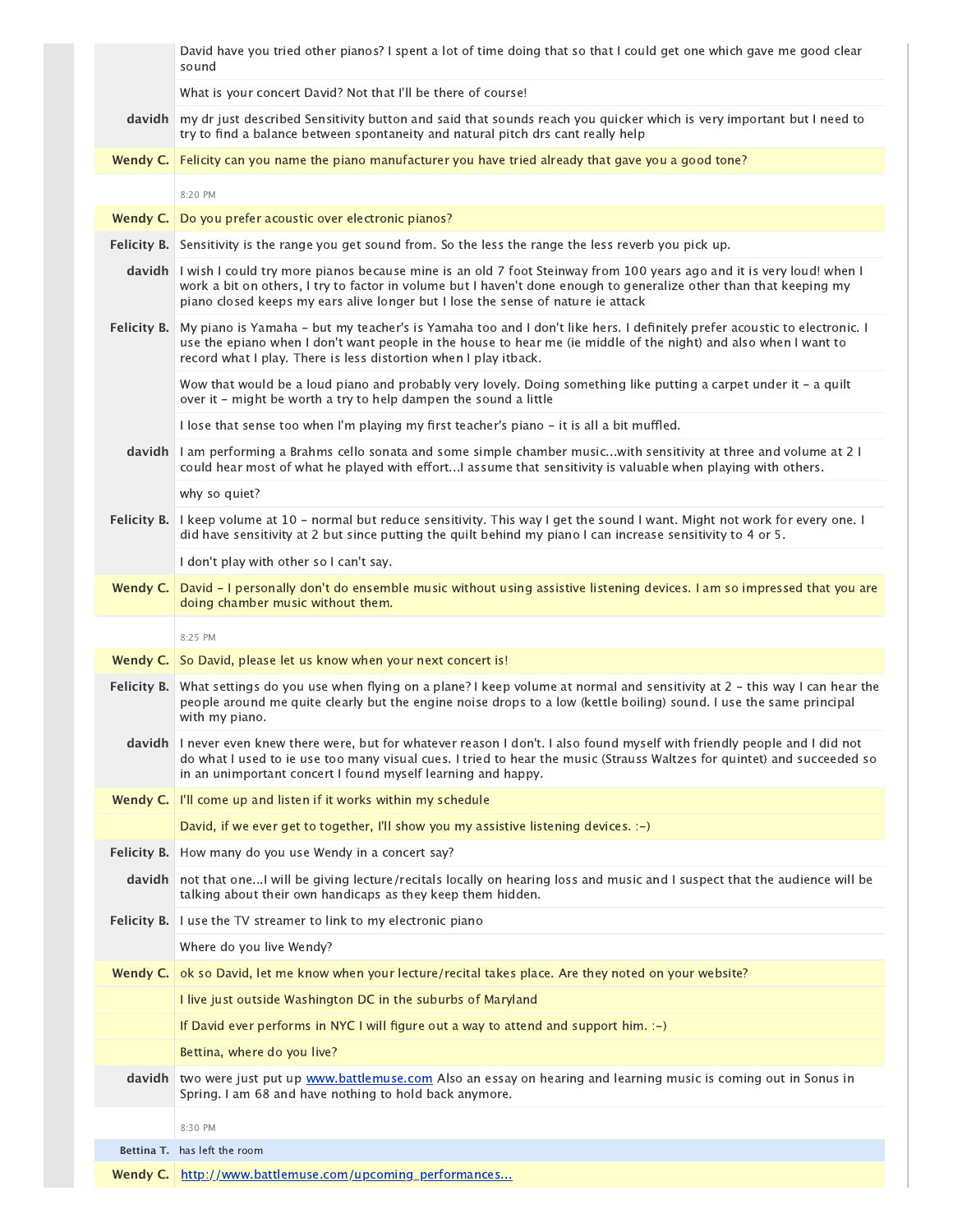|             | that has the list of his upcoming performances                                                                                                                                                                   |
|-------------|------------------------------------------------------------------------------------------------------------------------------------------------------------------------------------------------------------------|
|             | <b>Bettina T.</b> North of Boston. Let's see if this posts now                                                                                                                                                   |
|             | <b>Wendy C.</b> Very cool $-1$ will try to get to the March 13 performances                                                                                                                                      |
| davidh      | you all must have emotional issues including feelings about music making. I trained myself not to let emotional<br>swings get the better of me but when hearing is bad as it is now, much joy disappears.        |
| Wendy C.    | We understand                                                                                                                                                                                                    |
|             | My earlier CI were not very good.                                                                                                                                                                                |
|             | I had limited ability to hear notes that were 2 octaves above middle C                                                                                                                                           |
|             | It is now better, but pitch is not 100% there.                                                                                                                                                                   |
| Rochelle D. | Good point David. That's why I quit piano a long time ago. Lost my passion and joy for it. I'm trying to pick it up again<br>but using violin because it only plays the melody.                                  |
| Wendy C.    | I think I can sing solfege but others have told me I'm singing half a step off                                                                                                                                   |
|             | sigh                                                                                                                                                                                                             |
| Bettina T.  | I am not a concert pianist but hope to continue to play. Will have AB EAS                                                                                                                                        |
| Wendy C.    | Very cool!                                                                                                                                                                                                       |
|             | So you will be implanted in one ear?                                                                                                                                                                             |
|             | Felicity B. For sure. I have my grade 8 piano exam coming up in a few weeks and some days I just can't get it right.                                                                                             |
|             | davidh that sounds like me two years ago but apparently the brain did increase range. Maybe I am in a stable stage and do<br>not realize that things are better and I will wake up one day and feel the change   |
|             | <b>Wendy C.</b> AB is Advanced Bionics, and EAS is electro-acoustic system                                                                                                                                       |
|             | Felicity B. 1 lost my passion for 20 odd years. My playing in the Beats of Cochlea in 2015 reignited my passion.                                                                                                 |
|             | 8:35 PM                                                                                                                                                                                                          |
| Wendy C.    | You hear the upper notes using CI and the lower notes using an hearing aid. Is that right, Bettina?                                                                                                              |
|             | Beats of Cochlea is a musical festival for cochlear implant musicians                                                                                                                                            |
| Felicity B. | I can't tell if I sing in tune, the exam calls for it but we've got a letter from my audiologist so I don't have to do the<br>aural part of the exam. I couldnt' name a third or an octave with any confidence.  |
| Wendy C.    | It is held every July in Warsaw, Poland                                                                                                                                                                          |
|             | davidh I might have been lucky that events happened one stage at a time. I was able to find a natural music in my early years<br>which has largely carried me through though perhaps my age is beginning to show |
| Wendy C.    | That's cool that your exam system allows for exceptions for people with disabilities. Here in the US, they aren't as<br>forgiving                                                                                |
|             | I took an ear training exam and could identify fifhs and octaves                                                                                                                                                 |
| Felicity B. | But wendy I have to do something else to make up for itperhaps sight read twice or something.                                                                                                                    |
| Wendy C.    | Not sure about fourths                                                                                                                                                                                           |
| Felicity B. | David you do sound tired.                                                                                                                                                                                        |
| Wendy C.    | Felicity, look at it this way, at least they will focus on what you can do not what you can't do                                                                                                                 |
| davidh      | how much help is inner hearing to all? it is crucial and joyful for me                                                                                                                                           |
| Wendy C.    | <u>View paste</u>                                                                                                                                                                                                |
|             | Bettina, are you going to MEEI for your cochlear implant surgery?<br>(Massachussett Eye and Ear Infirmary)                                                                                                       |
|             | Developing an inner ear not what you physically hear - is helpful                                                                                                                                                |
|             | Felicity, your exam is in March?                                                                                                                                                                                 |
|             | 8:40 PM                                                                                                                                                                                                          |
| Felicity B. | There is a memory of music for me. I found that at first the piano sounded dreadful but as I played more and<br>particularly as I got the fingering right it sounded right.                                      |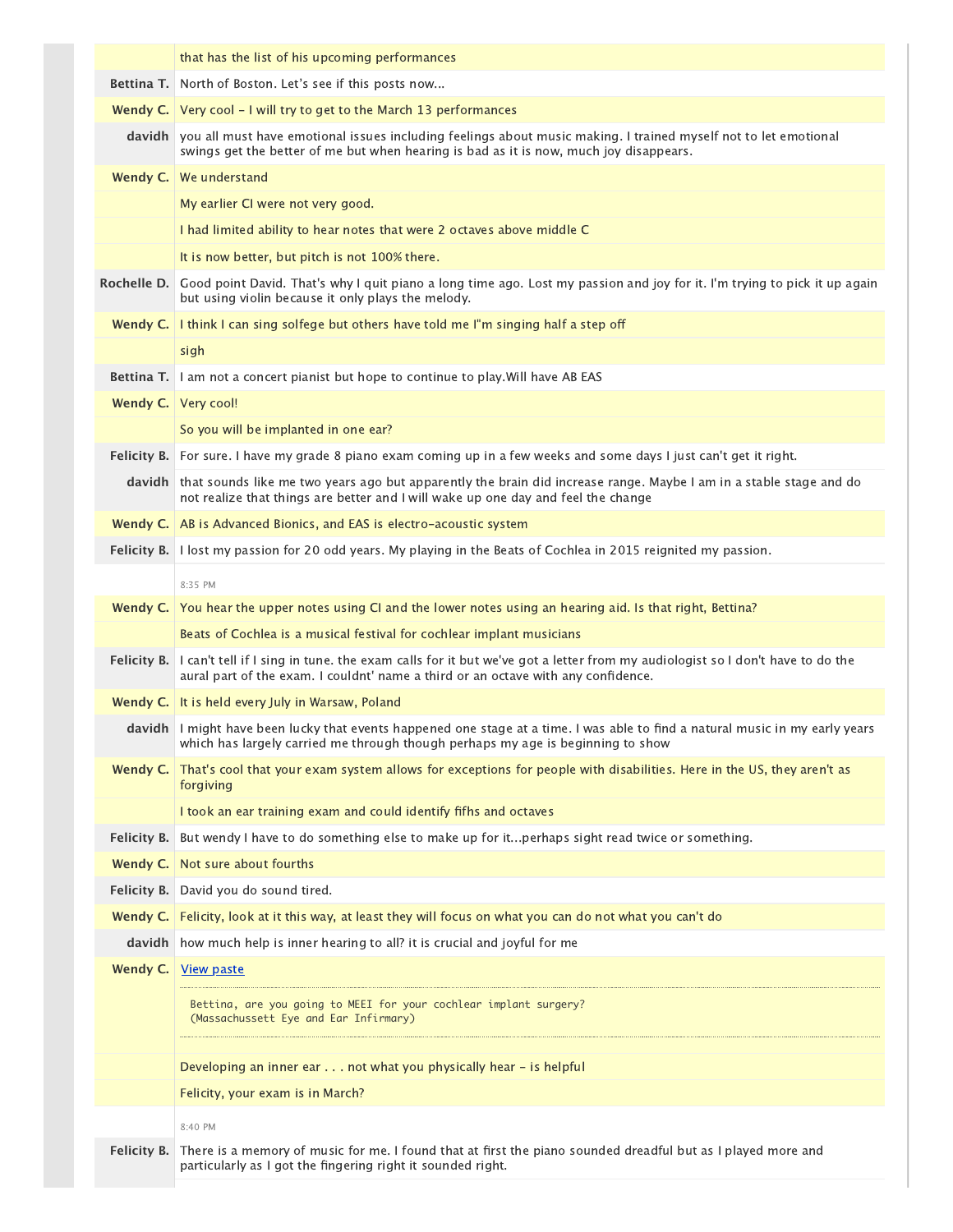|             | Yes exam in March. I have't got a date yet but probably 24 or 25                                                                                                                                                                                                                                                                                                                                          |
|-------------|-----------------------------------------------------------------------------------------------------------------------------------------------------------------------------------------------------------------------------------------------------------------------------------------------------------------------------------------------------------------------------------------------------------|
|             | Wendy C.   That's a nice description, Felicity                                                                                                                                                                                                                                                                                                                                                            |
|             | Is Grade 8 the highest level?                                                                                                                                                                                                                                                                                                                                                                             |
|             | Felicity B. This finger memory was particularly important for scales.                                                                                                                                                                                                                                                                                                                                     |
|             | davidh that is probably the brain taking overit will keep happening and the more you demand of your inner hearing, ie<br>chords counterpoint colors, the more your brain will respond and your fingers will as well                                                                                                                                                                                       |
|             | Felicity B.   Hmmm. There is a Performance level, then A.Mus.A and then L.Mus.A after grade 8. when I was a kid and did grade 7<br>A.Mus.A was the next level but they've added two levels in the 45 years since I did Grade 7.                                                                                                                                                                           |
|             | davidh felicity: can you just think tonic of scale and let your wrist and fingers get you from one octave to anotherthat is a<br>bit of effortless and is important                                                                                                                                                                                                                                       |
|             | Felicity B. There is no doubt that I hear better the more I play. I do have semitone discrimination and often within the context of<br>a piece or a chord but since a semitone change can be right (either way) then I won't always pick up the nuances of<br>the sound.                                                                                                                                  |
|             | Wendy C.   a semitone is what we call a half-step in the US. <smile></smile>                                                                                                                                                                                                                                                                                                                              |
|             | Felicity B. Oh I definitely do David. I often don't really know what I'm playing note by note but my fingers take me there. I've had<br>to re-practise scales and arpeggios and get the finger patterns working for me again. (I did every scale and arpeggio<br>back in the day for Grade 7 - now they only require a group of scales (only about 200) instead of the additional<br>hundreds I had to do |
|             | Wendy C. Felicity, so after your grade 8 exam, you'll decide what to do next?                                                                                                                                                                                                                                                                                                                             |
|             | 8:45 PM                                                                                                                                                                                                                                                                                                                                                                                                   |
|             | Felicity B. Yes. I always dreamed of A.Mus.A so will probably go on. It's really a case of doing something which was denied me<br>and proving that I can do it. I'm 66 now so not looking to be a concert pianist                                                                                                                                                                                         |
|             | davidh That effortless quality is needed in all aspects of playingyou only get it by mental and physical sweat                                                                                                                                                                                                                                                                                            |
|             | Wendy C. Good for you, Felicity                                                                                                                                                                                                                                                                                                                                                                           |
|             | Bettina I know you sing. I need to set up a chat for singers in your group. Is Fridays is a good time for you?                                                                                                                                                                                                                                                                                            |
| Felicity B. | However, I would like to get some sort of Beats of Cochlea going over her. There is a philanthropist who has built a<br>world class concert hall for chamber music particularly on a farm not far from here. I would love for her to get<br>involved in seomthing for the Deaf                                                                                                                            |
|             | Wendy C.   *in our group, I mean                                                                                                                                                                                                                                                                                                                                                                          |
|             | davidh I describe the joy of the effort and the minute observations of progress whenever I writeit is for me as for the<br>reader.                                                                                                                                                                                                                                                                        |
|             | <b>Wendy C.</b> That's so cool, David!                                                                                                                                                                                                                                                                                                                                                                    |
|             | Felicity B.   I have to remind myself David that I have come a long, long, long way since the days of deafness and since my first<br>implant.                                                                                                                                                                                                                                                             |
| Wendy $C.$  | Good luck Felicity. It's a matter of finding the right people to make it happen                                                                                                                                                                                                                                                                                                                           |
| Felicity B. | Some days I get so disheartened because my right ear plays up and it actually causes hindrance but then I have to<br>remind myself that I can do this                                                                                                                                                                                                                                                     |
| Wendy C.    | My personal experience running this group has been that there are folks who are content with just virtual encounters<br>like this. A few like in-person encounters.                                                                                                                                                                                                                                       |
|             | davidh and you have to keep reminding yourself. I also write about the civil we and most people go thru between common<br>sense and emotions. We must let common sense rule at least most of the time. When it is time to exult, yield to<br>emotions.                                                                                                                                                    |
|             | Felicity B. Yes wendy. I did approach Cochlear CEO but got no answer. I just got a newsletter from the complex so might put<br>together a suggestion for her program manager                                                                                                                                                                                                                              |
| Wendy C.    | So Felicity, you'll have to find folks who like in-person encounters and are Deaf musicians                                                                                                                                                                                                                                                                                                               |
|             | Not sure if you are aware, but we did a 3-day conference in 2015, and at one point, I didn't think we had enough<br>individuals attending                                                                                                                                                                                                                                                                 |
|             | 8:50 PM                                                                                                                                                                                                                                                                                                                                                                                                   |
|             | <b>Bettina T.</b> has left the room                                                                                                                                                                                                                                                                                                                                                                       |
| Wendy C.    | so it's a matter of finding the right facility and the right support.                                                                                                                                                                                                                                                                                                                                     |
| Felicity B. | In Australia and near Adelaide this is possibly very difficult. I have asked Cochlear 9and my clinic) for info about other<br>musicians with Cochlaer implants but again no answer. I do get from time to time, asked to talk to people who are                                                                                                                                                           |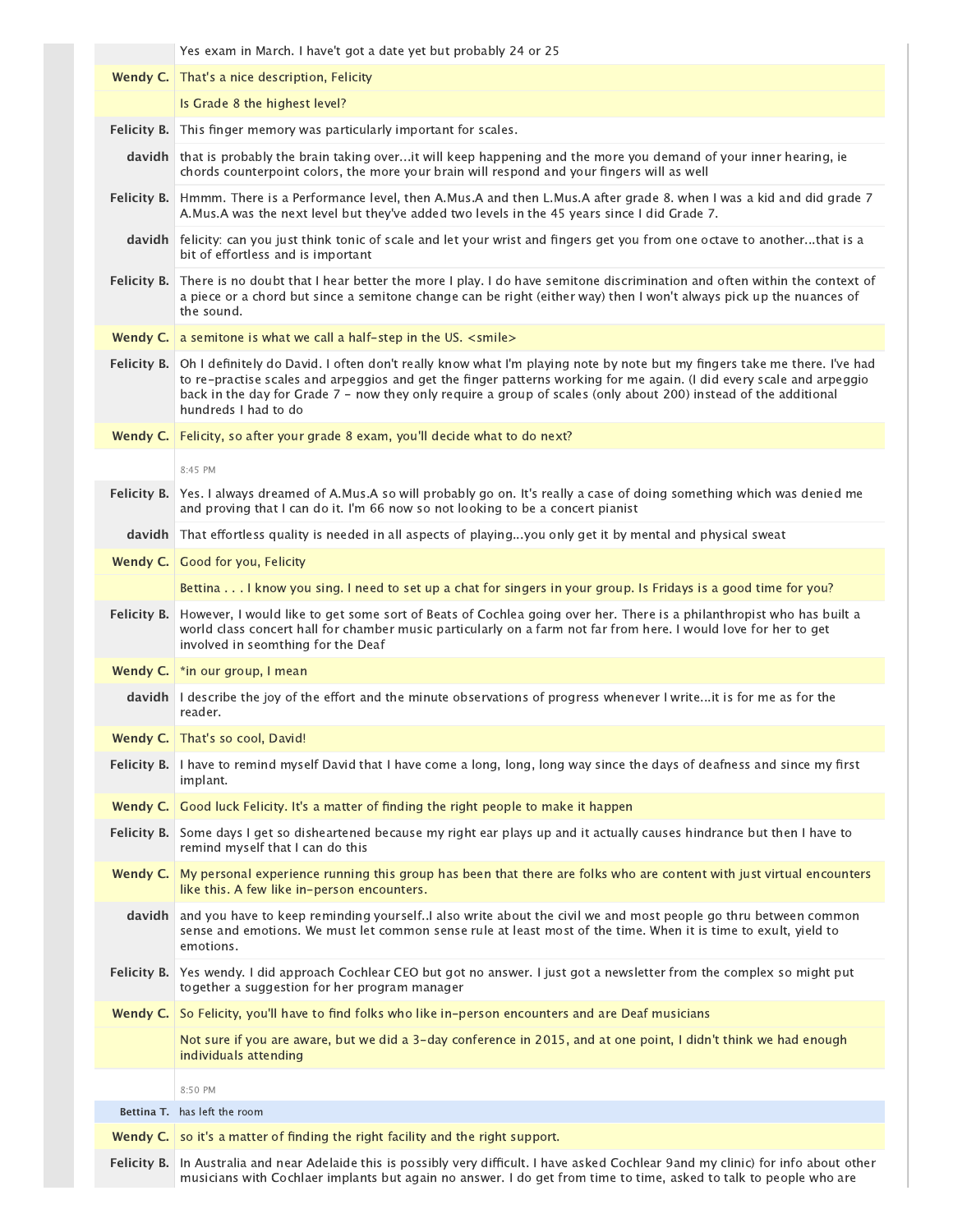|                  | musicians who are agoing to have an implant but that's a far as it goes.                                                                                                                                                                                                                                                                                                             |
|------------------|--------------------------------------------------------------------------------------------------------------------------------------------------------------------------------------------------------------------------------------------------------------------------------------------------------------------------------------------------------------------------------------|
|                  | davidh Renee Oehlerking from Cochler contacted me but I have heard nothing yetI hope they are truly interested in music                                                                                                                                                                                                                                                              |
| Wendy C.         | yes, me too.                                                                                                                                                                                                                                                                                                                                                                         |
|                  | <b>Felicity B.</b> Cochlear seems tobe missing the balls with music. I've been talking to head office in s                                                                                                                                                                                                                                                                           |
|                  | Sydney for years but no one picks up on it.                                                                                                                                                                                                                                                                                                                                          |
| Wendy C.         | at least they paid for part of your trip to Warsaw                                                                                                                                                                                                                                                                                                                                   |
|                  | Felicity B. I know they ran an advert of me talking about music on the ABC classic station at one stage though                                                                                                                                                                                                                                                                       |
|                  | Wendy C.   Advert - advertisement in American English                                                                                                                                                                                                                                                                                                                                |
|                  | Felicity B. Yes Wendy they did but it was hard work getting it. I wouldn't apply for Beats of Cochlea again and would only go if I<br>was approached and asked to by Cochlear/the festival and they paid for me and my husband. I don't like to travel that<br>far alone. I'm still deaf at nights and I would sleep through alarms etc.                                             |
|                  | davidh I suppose they need to see that there is financial gainI will be talking a bit more and I seem to find interested people<br>who might goad CochlearI wish they could step a step forward but that requires pressure and more                                                                                                                                                  |
| Wendy C.         | Right - MedEl in Europe and Asia is very open about sponsoring their musicians, not so much for AB. Cochlear in<br>Europe and China appear to sponsor individuals though                                                                                                                                                                                                             |
|                  | Felicity B. Cochlear more or less decided speech was what we deaf needed. They have missed that music is such an important<br>part of life and culture. All our gatherings have music (birthday parties, weddings, funerals and lots more in between).<br>Med-el seem to have taken the high road for music but from what I can see music is pretty much the same with any<br>brand. |
| Wendy C. Exactly |                                                                                                                                                                                                                                                                                                                                                                                      |
|                  | I had problems getting AB to cover my travel to Poland in 2016.                                                                                                                                                                                                                                                                                                                      |
|                  | 8:55 PM                                                                                                                                                                                                                                                                                                                                                                              |
| Felicity B.      | The Chinese language is musical and Cochlear needed to conquer that hurdle to take the market in China. A few years<br>ago they were going to send me to China to play the piano but it got canned at the last minute.                                                                                                                                                               |
|                  | <b>Wendy C.</b> Everything came together at the very end.                                                                                                                                                                                                                                                                                                                            |
|                  | sorry to hear that, Felicity!                                                                                                                                                                                                                                                                                                                                                        |
| Felicity B.      | I'm glad for you. I had to pay the last time and finally someone at Cochlear interceded on my behalf and paid about<br>half.                                                                                                                                                                                                                                                         |
|                  | davidh what I try to stress is that the devices (ci plus ha) is better suited for casual listening than real work like<br>practicingthat is asking too much as drs know nothing about 1%                                                                                                                                                                                             |
|                  | Felicity B.   My audiologist more or less said I was getting the best I could and that I should go to a psychologist to accept that it<br>was never going to be perfect.                                                                                                                                                                                                             |
| Wendy C.         | Wow                                                                                                                                                                                                                                                                                                                                                                                  |
|                  | I actually think the best CI audiologists are those who are musicians themselves                                                                                                                                                                                                                                                                                                     |
|                  | Felicity B. BUT my right implant isn't right despite all tests showing it is. I've got the recalled implant and I was exploring<br>reimplant but they won't do it because tests are all right. But it isn't right. I have two. I know something is worng                                                                                                                             |
| Wendy C.         | But finding musical audiologists is a challenge                                                                                                                                                                                                                                                                                                                                      |
| davidh           | perfect is not the right wordwe have to learn to live with what we have but there is more constructive work that is<br>doable like unifying both sides of the head in the sound I hear.                                                                                                                                                                                              |
| Wendy C.         | something is wrong "musically"? because you don't hear the different gradations in pitch?                                                                                                                                                                                                                                                                                            |
| Felicity B.      | Wish I could find a musical audiologist. My clinic will give me a different program for me epiano but I've not had the<br>chance to get there to try it. I wish tey would come to my home and help me test my sound on my pinao                                                                                                                                                      |
|                  | Wendy C.   Take an ipad with you. Ipad should have a piano app                                                                                                                                                                                                                                                                                                                       |
|                  | then you can tell the audiologists which pitch you have trouble.                                                                                                                                                                                                                                                                                                                     |
| Felicity B.      | Well Wendy yes that is part of it. But I get clicks and pops, and booms and some days the sound is all out of kilter to<br>other days. The quality of speech with that processor alone is like it comes through a thick door                                                                                                                                                         |
| Wendy C.         | So sorry to here you have problems hearing with the right CI. It is an older CI, right?                                                                                                                                                                                                                                                                                              |
|                  | Felicity B. No. My right side is the most modern on my least deaf ear.                                                                                                                                                                                                                                                                                                               |